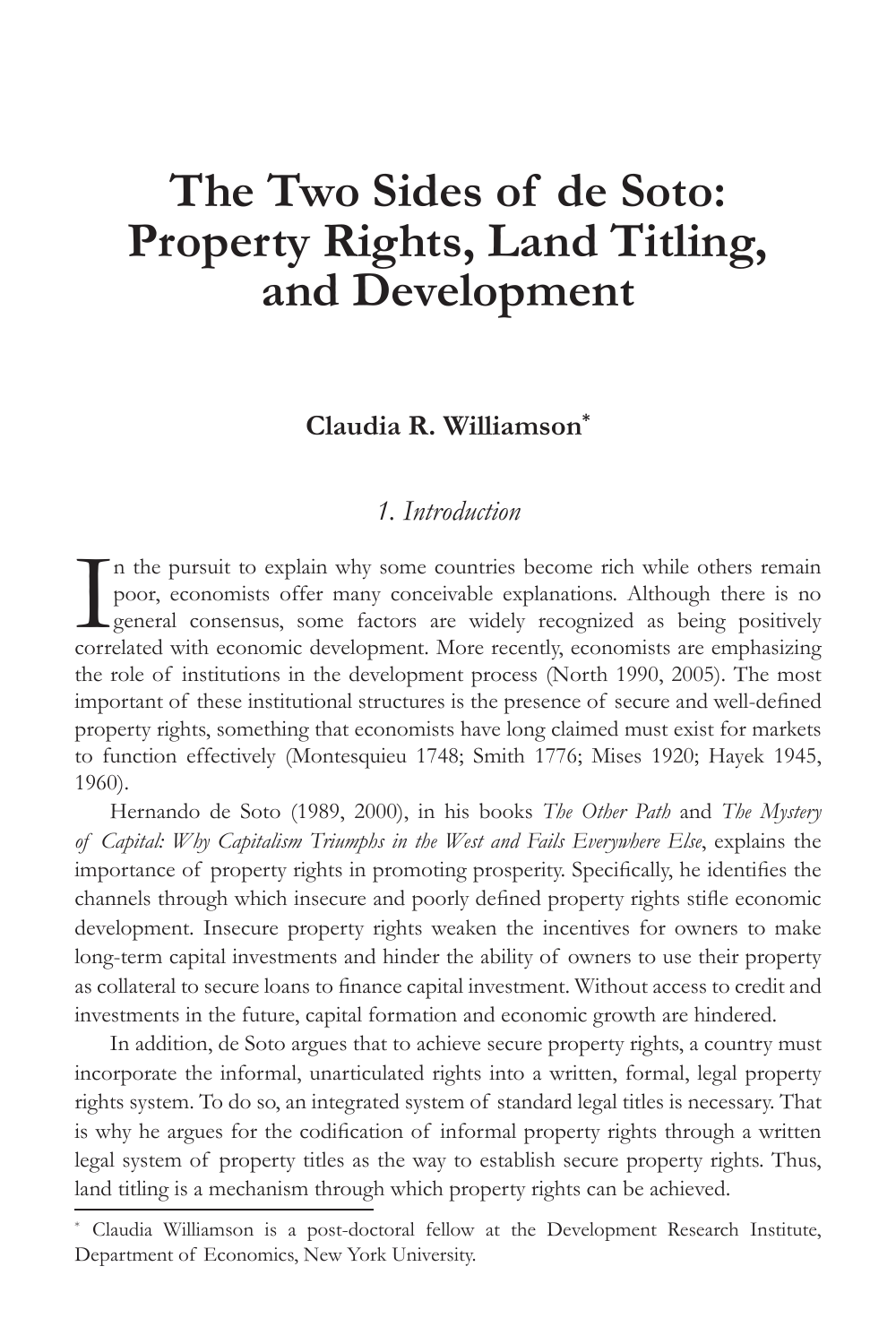De Soto's work can be viewed as providing two separate testable hypotheses: 1) property rights impact development by altering the ability and incentives for capital formation, and 2) land titling provides the means to secure property rights. If de Soto is correct, we would expect that an increase in secure property rights would be associated with an increase in access to credit markets and an increase in capital formation. Further, we would expect that a comprehensive land titling system would allow property holdings to serve as collateral for loans and grant access to enforcement of these rights as defined by the titles.

This article empirically tests both of de Soto's hypotheses in order to verify the specific mechanisms through which secure property rights influence development and the ability for land titling to secure property rights. I first show the positive relationship between well-defined property rights and the level of economic development, as previously established in the existing literature. I discuss the channels through which property rights affect economic growth by examining their impact on domestic credit and gross capital formation. Secondly, I examine the capacity of government land titling to achieve well-defined and secure property rights institutions. Specifically, I focus on the capacity for titles to provide access to credit to finance investments and on the public and private mechanisms that define, establish, and enforce property rights. In order to undertake this investigation, I focus on recent fieldwork, examining the effects of land titling in Peru. This analysis finds support for Hypothesis 1 but not for Hypothesis 2. In other words, the analysis presented here finds that secure property rights are associated with an increase in development, access to credit, and gross capital formation; however, land titling does not necessarily provide the magic bullet to establish a system of private property. I conclude by considering future implications for investigating the political economy of land titling.

## *2. Importance of Property Rights*

Property rights define an economic system and determine the success of an economy by promoting specialization and the division of labor through voluntary exchange. Private property provides information and incentives that stimulate entrepreneurship, capital accumulation, and investment that efficiently allocate scarce resources and ultimately facilitate economic development (Mises 1920; Hayek 1945).

Douglass North (1990) argues that the costliness of exchange and production is largely determined by institutions. He defines institutions as constraints created to reduce uncertainty in exchange and stabilize expectations by structuring political, economic, and social interaction. Private property rights internalize externalities by guiding incentives. Property rights arise when the gains of privatization outweigh the costs of defining and enforcing those rights (Demsetz 1967).<sup>1</sup> Insecure property rights

<sup>1</sup> For a historical analysis of the evolution of property rights, see also North and Thomas (1973), North (1981), Rosenberg and Birdzell (1986), and North and Weingast (1989).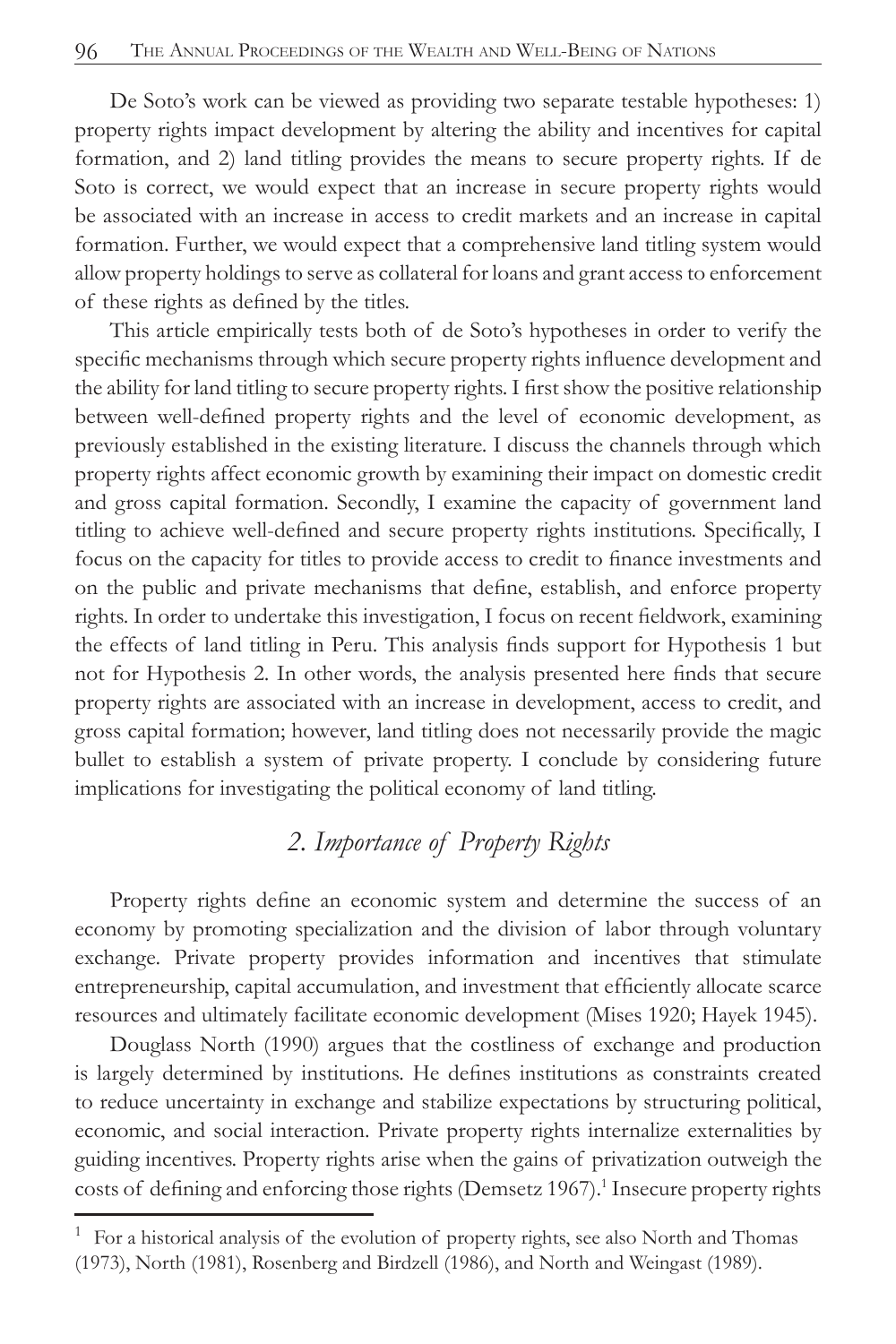increase transactions costs, which in turn reduce capital formation. Peter Bauer (2000) also argues that capital formation, which is essential for an economy to progress from subsistence production to market production, is an outcome of institutions. Property rights institutions provide incentives, facilitate production and exchange, and lead to increased capital accumulation, investment, technological innovation, and entrepreneurship. Hence, property rights ultimately promote economic growth (Scully 1988; Boettke 1994; Leblang 1996; Acemoglu, Johnson, and Robinson 2001, 2002; Kerekes and Williamson 2008). Thus, the works of these scholars provide theoretical linkages between secure and well-defined property rights and economic development consistent with de Soto.

The empirical literature examining the impact of property rights finds that more secure property rights are positively correlated with a country's level of investment and economic growth (Besley 1995; Knack and Keefer 1995; Mauro 1995). In an examination of the variation in output per worker across countries, Hall and Jones (1999) emphasize the importance of social infrastructure, defined as government policies and institutions, and conclude that a good social infrastructure positively affects economic performance. Using settler mortality rates as an instrument for current institutions, Acemoglu, Johnson, and Robinson (2001) find large effects of institutions on per-capita income in former colonies. They also attribute the reversal in relative incomes from 1500 to today across countries to variations in institutions (Acemoglu, Johnson, and Robinson 2002).<sup>2</sup> Rodrik, Subramanian, and Trebbi (2004) examine the impact of institutions on income levels and find a positive and significant effect of institutions on per-capita income. Property rights also affect investment and economic development by encouraging entrepreneurship (Murphy, Shleifer, and Vishny 1991; Johnson, McMillan, and Woodruff 2002; Boettke and Coyne 2003). (See also VanMetre and Hall in this volume.)

These studies are able to determine that secure and well-defined property rights positively impact the level of economic development. The question that follows is exactly how do property rights influence a country's economic performance. De Soto provides a testable hypothesis that is empirically examined below to provide an answer to this "how" question.

 $\overline{\mathbf{c}}$ More recently, Acemoglu and Johnson (2005) find evidence of a positive correlation between property rights institutions and economic growth, investment, and financial development.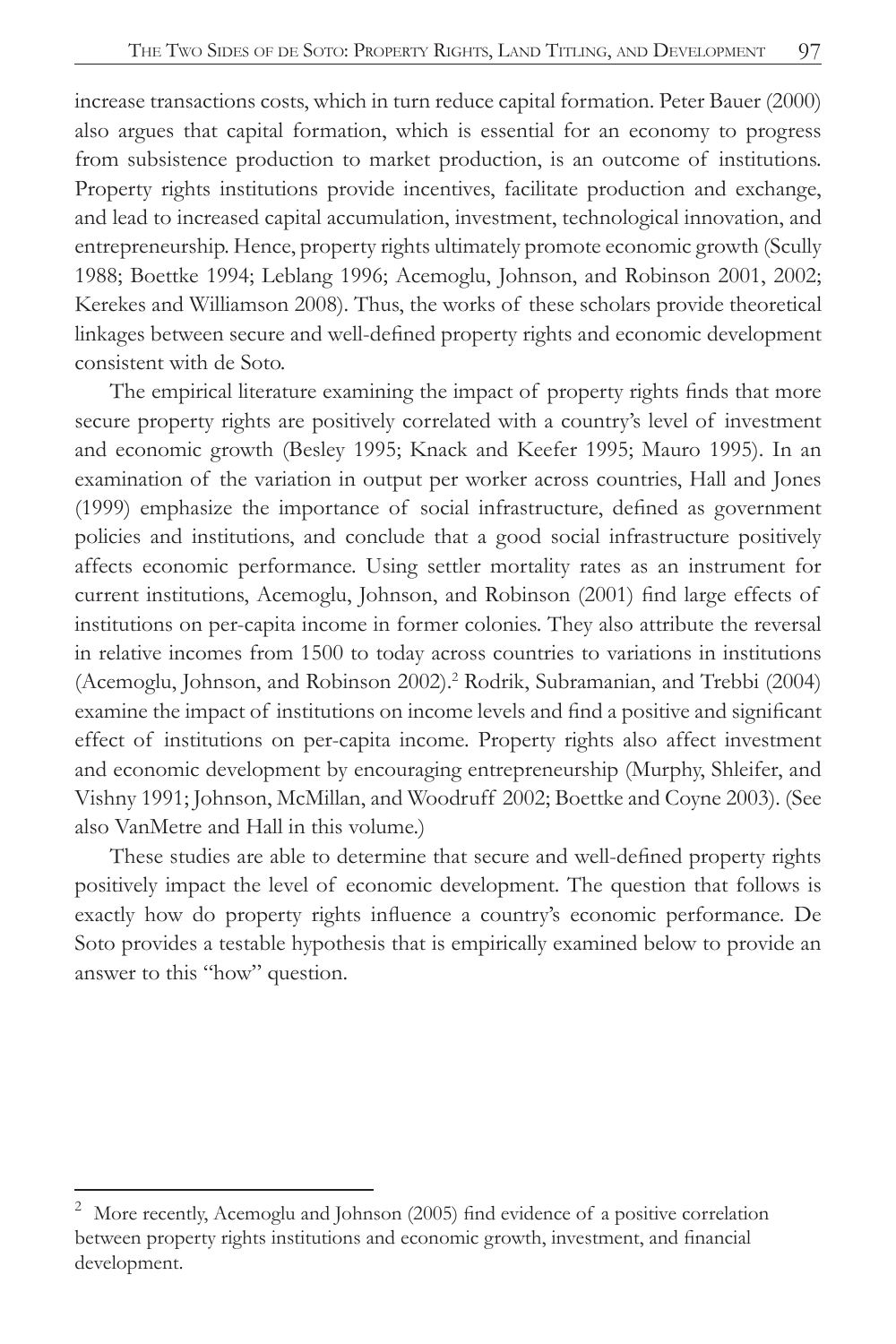*3. Testing de Soto's Hypothesis 1* 

"*Capital is the force that raises the productivity of labor and creates the wealth of nations. It is the lifeblood of the capitalist system, the foundation of progress, and the one thing the poor countries of the world cannot seem to produce for themselves …"* – Hernando de Soto (2000, 5)

According to de Soto (1989, 159), property rights are those rights "which confer on their holders inalienable and exclusive entitlement to them." He highlights many beneficial aspects of secure property rights, including their ability to fix the economic potential of assets, integrate dispersed information into one system, make individuals accountable and assets fungible, network individuals, and protect transactions (de Soto 2000). Kerekes and Williamson (2008) break down de Soto's property theory into two main avenues: 1) the ability to secure a loan by utilizing property as collateral and 2) the incentive to invest in capital formation.

De Soto argues that secure and well-defined property rights transform assets from "dead capital" into resources that can be used to generate additional capital and obtain credit. In many developing countries, people have de facto rights to their residential property (e.g., as squatters) but hold no formal, legally enforceable title.<sup>3</sup> In 1997, de Soto estimates the total value of all the "dead capital" held by individuals in the third world and former communist countries at \$9.3 trillion. This figure represents resources whose insecurity does not allow surplus value to be extracted through multiple transactions or used as collateral to obtain loans. For example:

"…a lender must make the same costly investments as a purchaser in order to make sure that the property is under the borrower's control and that, in the event of a default, the property can be obtained with the same rights as those enjoyed by the present owner. This increases the interest rate charged by lenders for loans guaranteed by an expectative property right or its equivalent; worse still, it may simply prevent such transactions from taking place" (de Soto 1989, 162).4

As a counterexample, de Soto illustrates that in the United States approximately 70 percent of new business credit comes from using titles to other assets as collateral (2000, 84).

More specifically, de Soto emphasizes the important role played by property rights for development by focusing on their impact on capital accumulation. He demonstrates that insecure property rights reduce capital formation by prohibiting

<sup>3</sup> For a detailed analysis on the impact of land titling on securing property rights see Do and Iyer (2003), Field (2005), Field and Torero (2006), and Galiani and Schargrodsky (2006).

 $4$  De Soto (1989) defines an "expectative property right" as a right to property that has no legal equivalent and that applies temporarily until ownership is recognized by the government.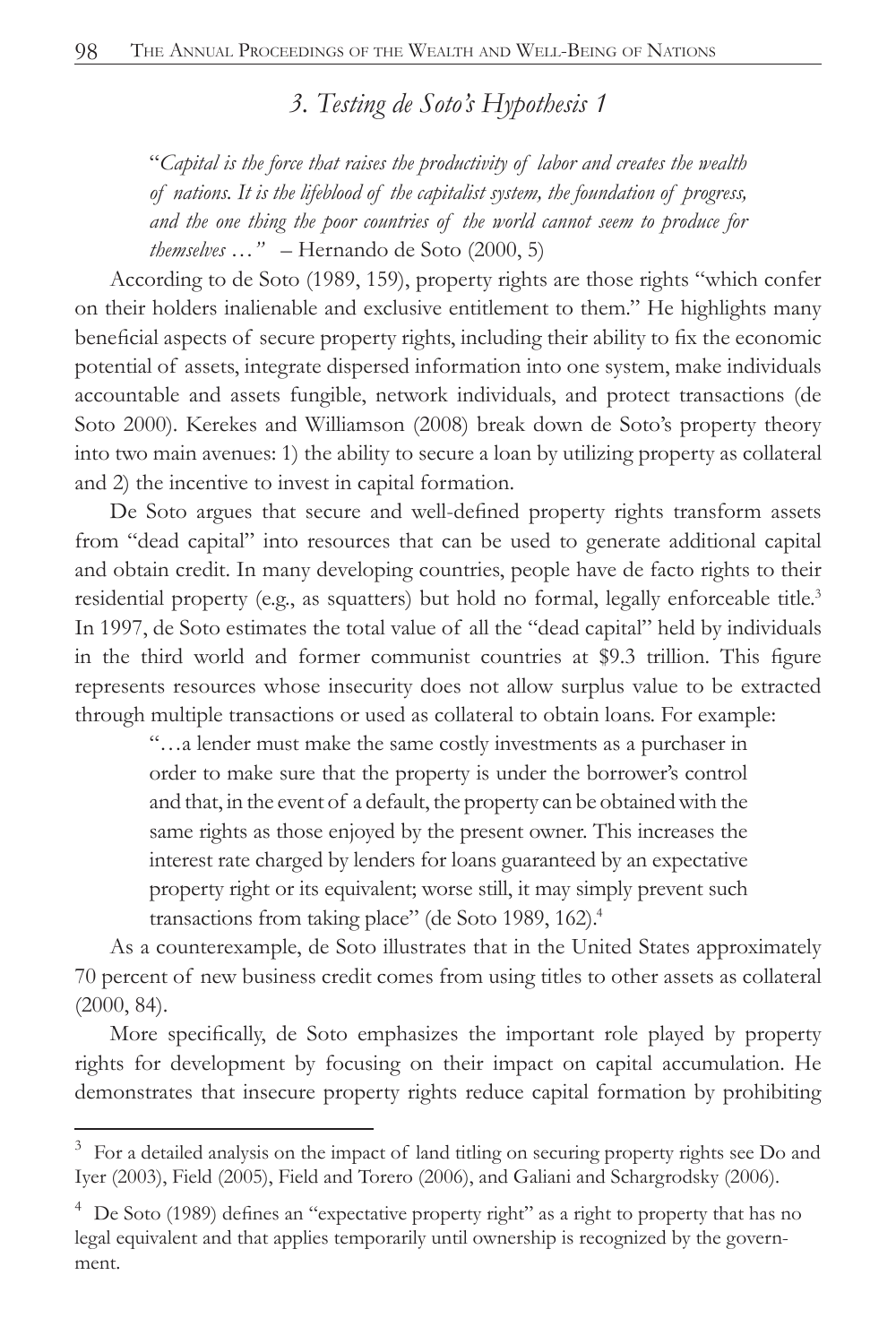the use of assets as collateral, as discussed above. According to de Soto (2000), in 1997, the savings of poor individuals in developing countries was equal to forty times the value of all foreign aid received since 1945. Despite these significant accumulated savings, de Soto estimates that 80 percent of the world is undercapitalized as a result of insecure property rights that impede the process by which individuals generate capital from these accumulated assets.

De Soto (1989) takes the undercapitalization argument one step farther by outlining the means by which insecure property rights reduce long-term fixed investment. In the absence of secure property rights, businesses are more likely to use labor-intensive technology and operate at an inefficient level, decreasing capital investment. Also, financiers will require high rates of return from investors, resulting in low levels of long-term investment in production. As businesses attempt to avoid detection, mobility of assets is an important factor when property rights are insecure. In the absence of property rights, individuals prefer to hold short-term inventories rather than savings and investment in long-term fixed capital. This is a result of the perverse incentives created by the uncertainty arising from insecure property. When property rights are insecure, individuals and businesses avoid long-term investment in fixed capital, accumulate mobile inventories, and are more likely to sell "from barrows" rather than from stalls made with proper building materials" (de Soto 1989, 67).

Figures 1, 2, and 3 illustrate the relationship between secure property rights and the level of development, domestic credit, and capital formation. Property rights are measured by the average score (1985 to 1995) from International Country Risk Guide's average protection against risk of expropriation, a common proxy for property rights institutions (Acemoglu, Johnson, and Robinson 2001, 2002; Acemoglu and Johnson 2005). The index is measured from zero to ten, with ten representing secure property rights.



#### **Figure 1**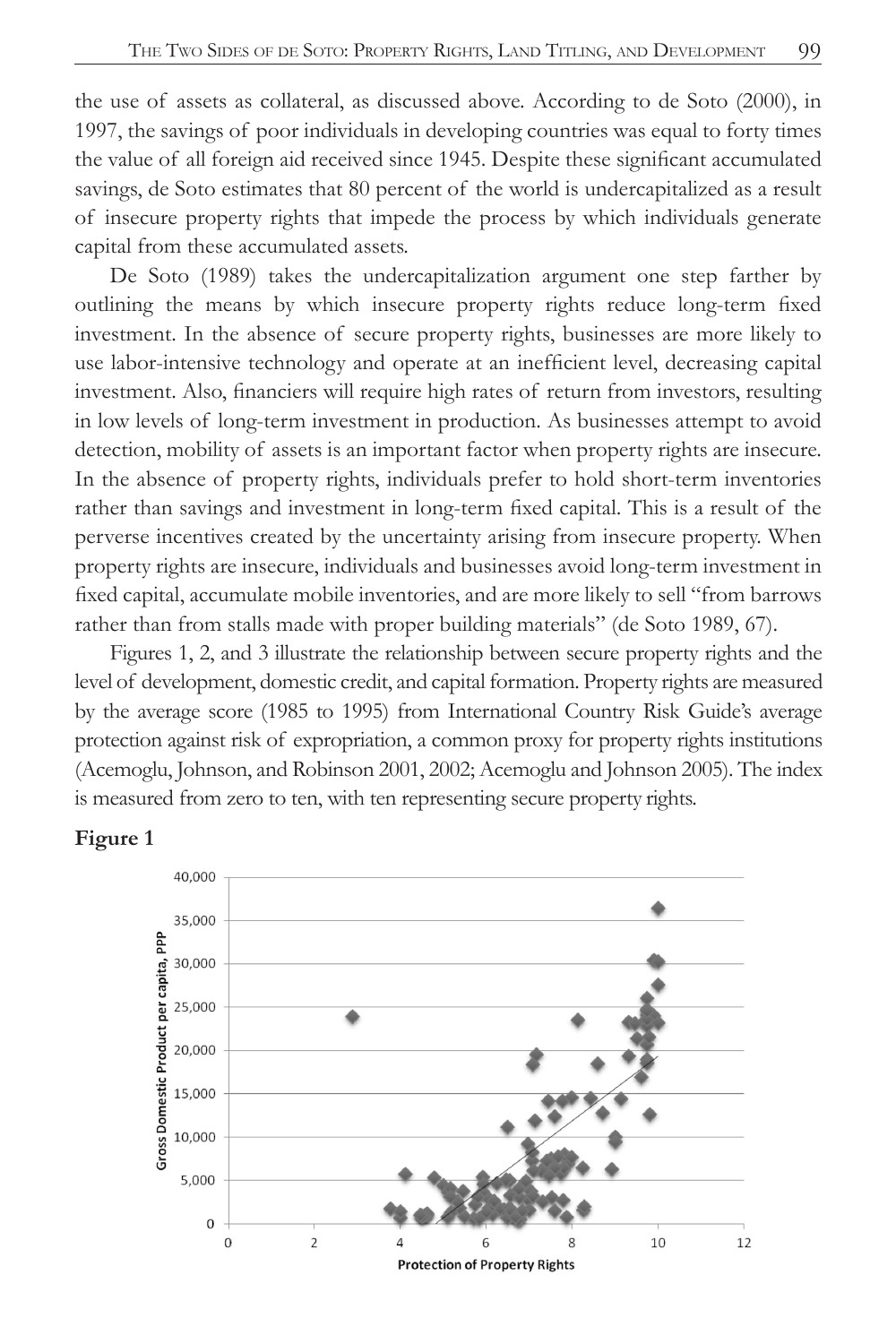

Figure 1 illustrates the strong positive relationship between property rights and the level of development (GDP per capita, PPP in 1995). As property becomes more secure, the level of development increases dramatically. Moving from Haiti, one of the countries with the lowest property rights score, to the United States (ten, on the property index) represents an increase in income from \$1,720 per capita to \$30,300 per capita.

Figure 2 documents the relationship between property rights and access to credit, measured as domestic credit to the private sector (in 1998), as a percent of GDP. As predicted, stronger property rights are associated with an increase in the access to credit. Since securing a loan typically involves some form of credit or collateral, this figure suggests that as property becomes more secure, assets can be used as collateral,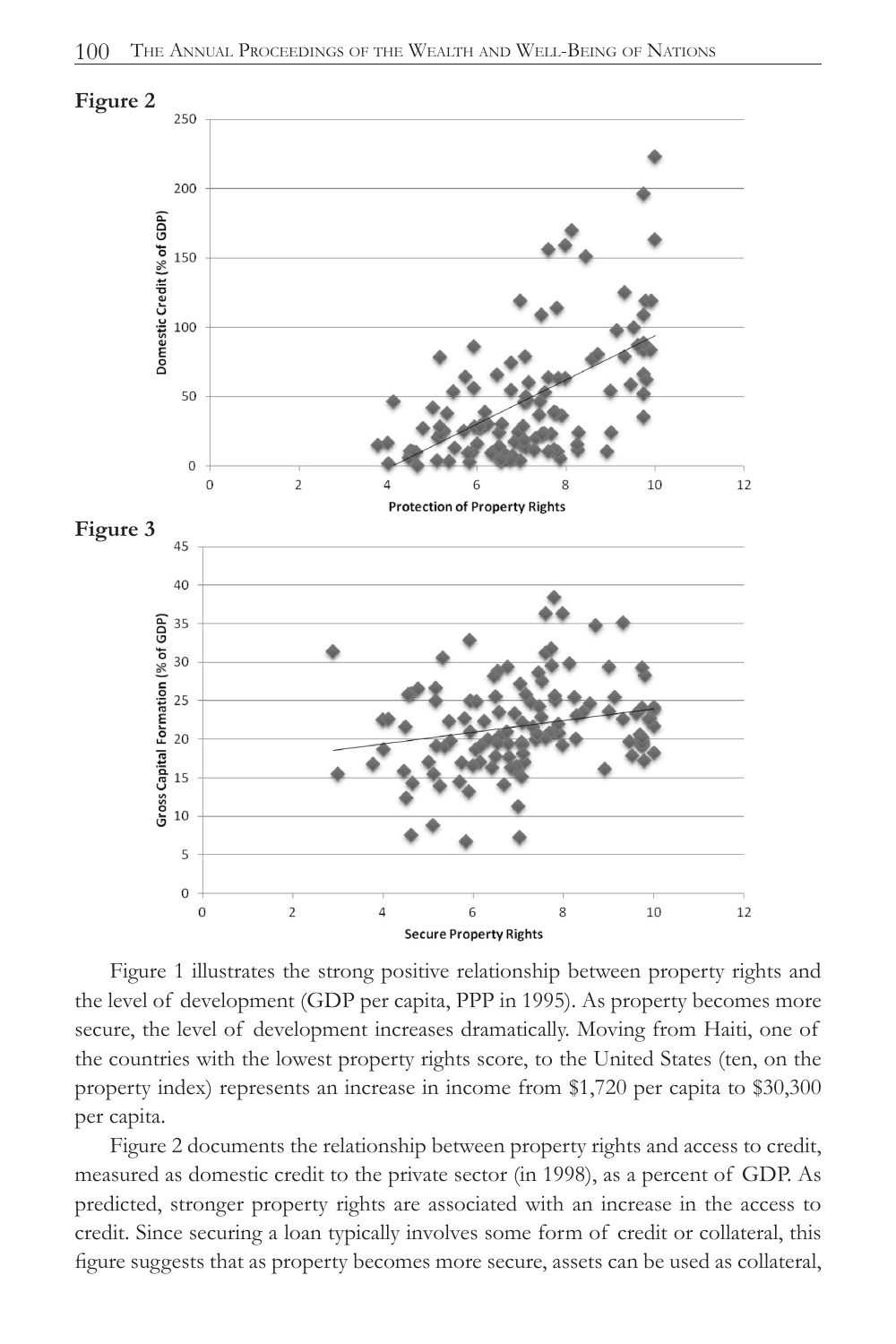making it easier to obtain a loan. Figure 3 shows how property rights affect capital formation (averaged from 1990 to 1999, as a percent of GDP). An increase in property rights is correlated with an increase in capital formation, as de Soto suggested.<sup>5</sup>

These results uniformly support de Soto's first hypothesis that secure property rights lead to increases in credit, through the collateral effect, and to increases in capital formation. These effects, in turn, lead to economic development. The next logical question is to ask, "How do we get secure property rights?"

# 4. Establishing Property Rights

Although there is relative consensus on the importance of property rights for economic growth and development, the question remains as to how to achieve secure property rights institutions. Economists understand that property rights are important for economic growth, but a large portion of the developing world fails to establish and maintain well-defined and secure property rights. This is partly due to a lack of understanding of how to achieve secure property rights institutions.

De Soto claims that to further stimulate economic growth in many developing countries, informal property rights should be codified within a written formal legal system; however, the formalization of property as a necessary constraint for development has been called into question. For example, Hayek (1945) illustrates the importance of distinguishing between coordination that occurs as a consequence of human design and coordination that occurs spontaneously. Institutions, including those of property rights, evolve and derive their significance through human action, but they are not necessarily the outcome of human design.

Recent literature examines formal versus informal institutions, including those of property rights. Although inconclusive, many studies point out the significance of informal property rights institutions and their function for economic performance. These ideas have been presented in historical, conceptual, and empirical analysis. For example, Bruce Benson (1989a) argues that the establishment and enforcement of property rights can and has been done without government, or a coercive state. He shows that customary law existed in primitive societies to govern and enforce property rights. This occurred as individuals realized that the gains of respecting others' property outweighed the costs. Outcomes were upheld because the threat of boycott or ostracism was sufficient to ensure cooperation from the members of these primitive societies.

Benson (1989b) also provides another example of how law can be established and enforced without a formal legal system. Commercial law, or the medieval law

<sup>5</sup> For a more comprehensive and robust analysis, see Kerekes and Williamson (2008).

<sup>6</sup> GDP per capita, gross capital formation, and domestic credit are taken from World Development Indicators.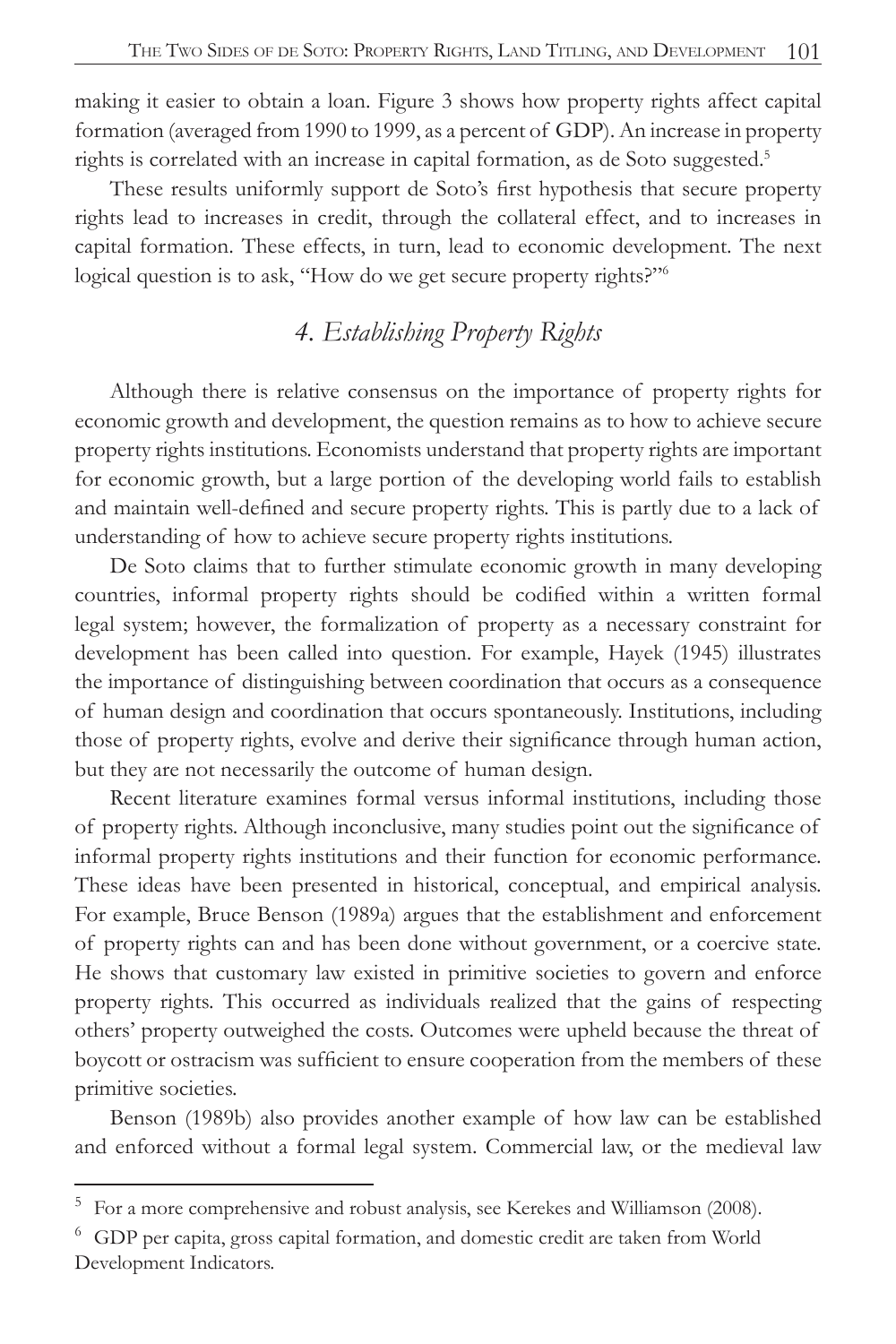merchant, spontaneously evolved based on customs and traditions that served to guide international trade during the time period of the tenth, eleventh, and twelfth centuries. As the law merchant became codified, the code was actually weakened, as it was more rigid, less efficient, and no longer in line with the informal norms of tradition and customs.

This illustrates that in order for markets to exist and function properly, property rights do not need to be imposed on a society from a formal legal system. Instead, property rights can and have been enforced based on customary law that spontaneously arose and evolved to facilitate cooperation and exchange between members of society. Informal institutions arise from the ground up; are based on norms, customs, and traditions; and allow for an evolutionary process that reflects the local conditions of a society. Recent empirical work begins to sort out the relationship between formal and informal institutions. Acemoglu and Johnson (2005) attempt to "unbundle institutions" by examining the effect of property rights institutions and contracting institutions on economic growth, investment, and financial development. They define contracting institutions as those institutions that enforce private contracts between individuals. Property rights institutions are those that protect individuals from public predation. They find that property rights institutions have a positive and significant effect on economic growth and development, whereas contracting institutions only weakly affect financial development. This suggests that informal institutions may be a component of economic growth, the importance of which has been underestimated.

Tabellini (2009) provides the next step by investigating the effect that culture, an informal institution, has on development. He shows that identical formal institutions perform differently across countries due to culture, defined as a system of values and social norms. Tabellini provides evidence that formal institutions may not be the most important factor for growth, and highlights the role of informal institutions, i.e. culture. Knack and Keefer (1997) also discuss the importance of informal norms and culture. In their examination of informal institutions, they claim that trust can protect private property when government does not. They also argue that dependence on formal institutions is lower in high-trust societies. Williamson and Kerekes (2009) empirically separate property rights into formal and informal components and find that the informal rules dominate the formal in securing property rights.

Although much is said about the importance of informal norms and customs in securing property rights, most economists still argue that formalization is necessary to reap all the benefits associated with property rights. The next section empirically tests de Soto's second hypothesis that codification of property rights via land titling is a precursor for economic development. This is done by providing an analysis of the current literature on the effects of land titling, including the impact of titling in de Soto's home country of Peru.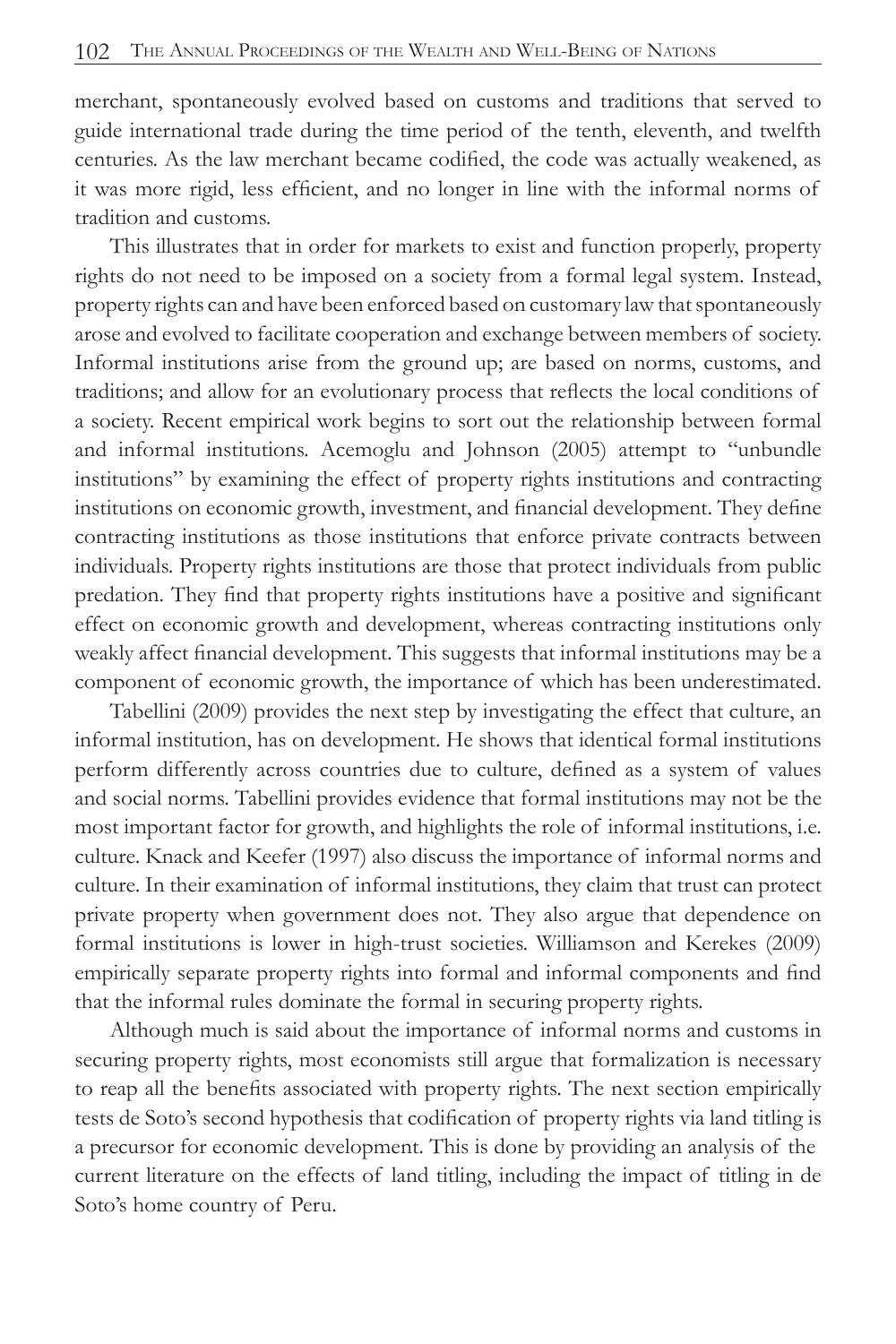## 5. Testing de Soto's Hypothesis 2

One method of achieving secure property rights is through government land titling. For example, de Soto emphasizes the importance of a written, formal, legal property rights system and the need to incorporate the informal, or extralegal, sector within the established legal sector. He argues that to best facilitate economic growth, an integrated system of standard legal titles is necessary. In short, de Soto believes that government codification of unarticulated, informal property rights is needed in order to realize the positive benefits associated with secure and well-defined property rights that promote economic development. Property titling is increasingly considered one of the most effective forms of government intervention (Binswanger, Deninger, and Feder 1995; Baharoglu 2002).

Specifically, de Soto (as well as other scholars) argues that a formal land titling system can generate the positive outcomes associated with secure property rights as formally outlined in Besley (1995). The advocates of titling programs emphasize the ability of owners to utilize their titled property as collateral to secure financing for investments as an essential advantage. In addition, in order for a land titling program to achieve these positive effects, the complementary enforcement mechanism must exist to secure the rights; therefore, a legal government land title should be enforceable through public institutions, such as a court system. If secure property is achieved via land titling programs, then land titling should provide access to credit markets not previously attainable and access to enforcement of these rights as defined by the land titles. For de Soto, the process of transforming "dead capital" into capital accumulation is only possible if the government reduces the costs of formal titling.

Recent papers examine these effects of land titling programs on economic development; however, no general consensus as to the effectiveness of these programs has emerged. Several studies conclude that land titles positively influence the level of investment (Feder, Onchan, Chalamwong, and Hongladarom 1988; Banerjee, Gertler, and Ghatak 2002; Do and Iyer 2003). On the contrary, Kimuyu (1994), Place and Migot-Adholla (1998), and Firmin-Sellers and Sellers (1999) find that land titling does not significantly increase the level of investment and capital formation. This claim is also supported by Atwood (1990), Brasselle, Gaspart, and Platteau (2001), and Place and Otsuka (2001). These articles conclude that informal, local mechanisms of order do provide basic incentives for small-scale investment. In addition, these local rights may be less costly and wasteful than formal land titling; hence, there is no need for state intervention.

In addition to the studies discussed above, several recent papers examine the impact of land titling in Peru. Field (2005) detects increases in housing investment due to land titling in the urban areas surrounding Lima, but the majority of this investment is financed without credit. This finding could be an indication that government land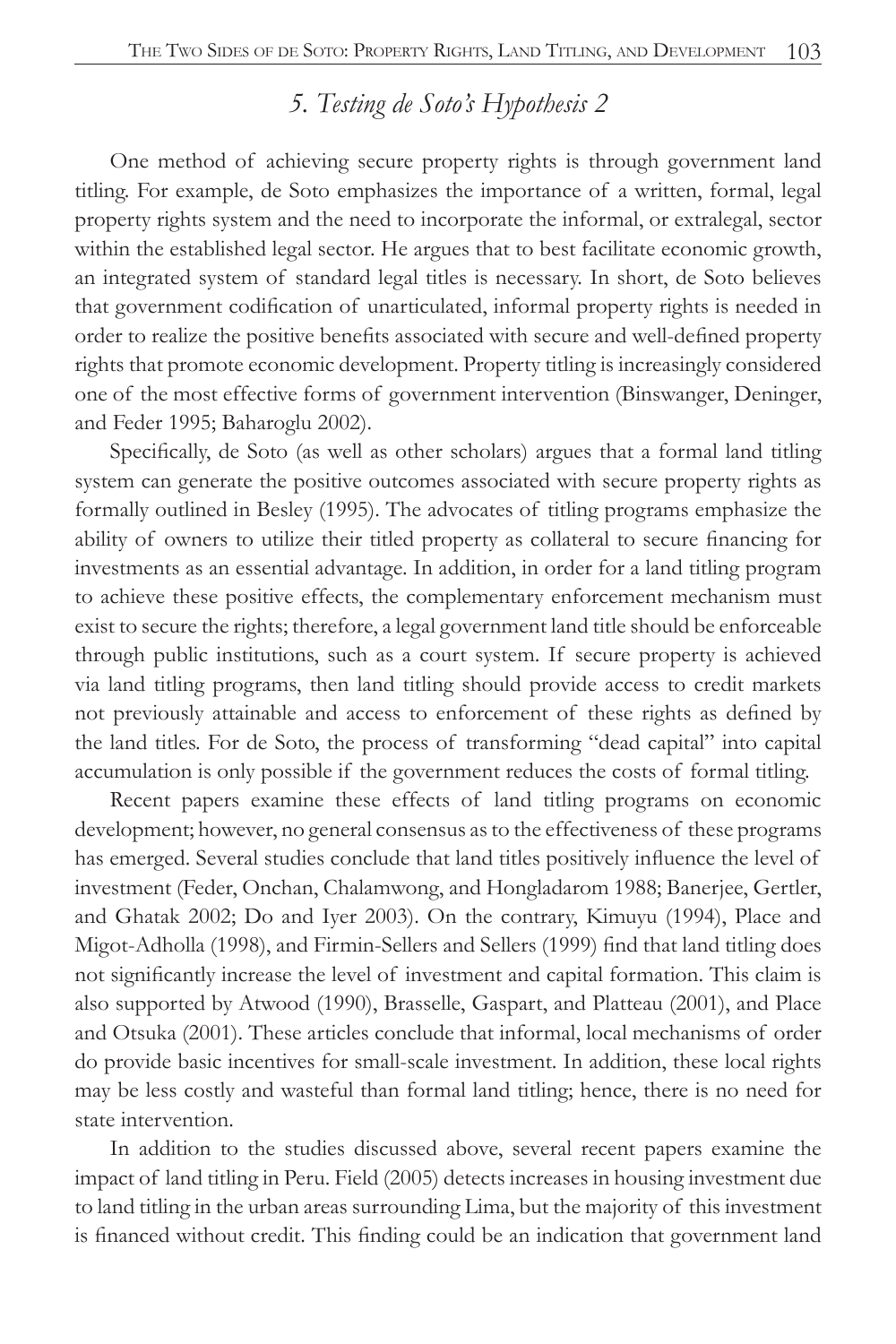titling does not necessarily increase access to credit. In addition, Field and Torero (2006) conclude that land titling in Lima is related to increases in loan approval rates from the public sector bank for housing construction materials. However, they find no increases in loan approval rates from private financial institutions, suggesting that land titles do not provide sufficient collateral to increase the loan approval rate from a private institution and, therefore, do not provide adequate access to credit.

Kerekes and Williamson (2010) investigate the impact of land titling in rural Peru and do not find support for the argument that government land titling can be used as collateral to guarantee a loan. For example, in the communities surrounding Cusco, the national banks require a government land title, but private banks do not. Private institutions charge higher rates of interest to compensate for the lack of secure collateral, with or without a land title. Even with a land title, the national banks  $\alpha$  often require additional collateral as a warranty. These findings indirectly suggest that neither public nor private institutions fully believe in land titling programs as securing property.

In addition to investment and credit effects, the enforcement mechanisms of titles are of equal importance. Field  $(2003)$  finds no evidence that public enforcement costs (i.e., police expenditures) increase with additional legal titles. This may indicate that although land titling may define the land legally, it does not provide a system of property enforcement. This suggests that individuals find it more beneficial to rely on informal, private enforcement methods than on provision from local governments. Kerekes and Williamson (2010) find support for this where the enforcement of property rights is not achieved through public institutions. Rather, private mechanisms arise for the enforcement of property rights. Private enforcement mechanisms include trust and confidence in verbal agreements between individuals due to culture and social norms, respect, and arbitration conducted by local authorities usually chosen by locally held elections. In addition, failure to respect local decisions regarding property limits results in punishment, discrimination, and/or ostracism.

From these studies, no general consensus emerges on the effects of land titling. Because of the lack of clear evidence indicating that government land titling establishes secure property rights, I cannot support de Soto's second hypothesis. A formal system  $\alpha$  ) and titling does not necessarily lead to the benefits associated with secure property rights, such as increased access to credit and property enforcement. This raises an important political economy question where, theoretically, land titling should secure property rights, but in practice, it does not. Future studies could include public choice concerns highlighting the costs of government into the analysis, incorporating the analytics of bureaucracy theory, and focusing on the incentive incompatibilities between government titling agencies and local citizens and communities.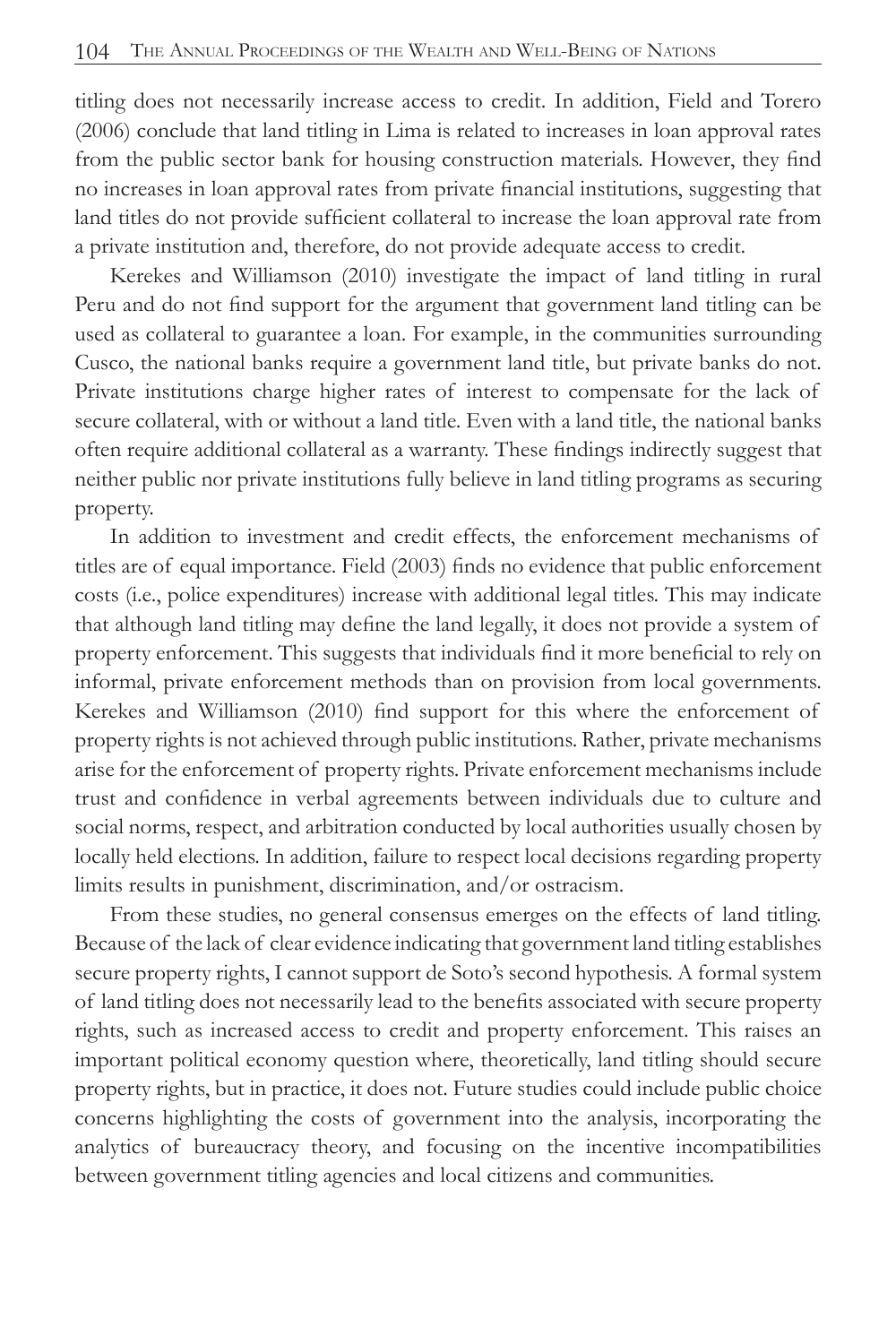## 6. Conclusion

The work of Hernando de Soto leads to two main testable theories. First, secure property rights provide access to credit as assets are collateralized to secure a loan. Property rights also provide the necessary incentives for individuals to engage in entrepreneurial investments, accumulating gross capital. This process drives economic prosperity and development. Both conceptual and empirical studies support these arguments.

De Soto's second hypothesis predicts that government land titling establishes secure property rights and leads to the associated positive benefits. However, the literature on the effects of land titling finds mixed results. Some findings suggest that government land titling is not necessarily the best means of achieving secure property rights institutions in all locations across time. Government land titling, in theory, can lead to positive benefits; in practice, however, these benefits may not emerge because of public choice concerns surrounding the incentives faced by government agencies. Also, a broad, one-size-fits-all, top-down approach may not be the best avenue for securing property due to insufficient local knowledge, especially in rural communities. Given these results, government land titling programs should not be automatically preferred over utilizing the existing local institutions.

## References

- Acemoglu, Daron, and Simon Johnson. 2005. Unbundling Institutions. *Journal* of Political Economy 113(5): 949-95.
- Acemoglu, Daron, Simon Johnson, and James A. Robinson. 2001. The Colonial Origins of Comparative Development: An empirical investigation. The *American Economic Review* 91(5): 1369–1401.

2002. Reversal of Fortune: Geography and institutions in the making of the modern world income distribution. The Quarterly Journal of Economics 117(4): 1231-94.

- Atwood, David A. 1990. Land Registration in Africa: The impact on agricultural Production. World Development 18(5): 659-71.
- Baharoglu, Deniz. 2002. World Bank Experience in Land Management and the Debate on Tenure Security. Washington DC: The World Bank.
- Banerjee, Abhijit, Paul Gertler, and Maitresh Ghatak. 2002. Empowerment and Efficiency: Tenancy reform in West Bengal. The Journal of Political Economy 110(2): 239-80.
- Bauer, Peter. 2000. From Subsistence to Exchange and Other Essays. Princeton, NJ: Princeton University Press.
- Benson, Bruce L. 1989a. Enforcement of Private Property Rights in Primitive Societies: Law without government. The Journal of Libertarian Studies 9(1),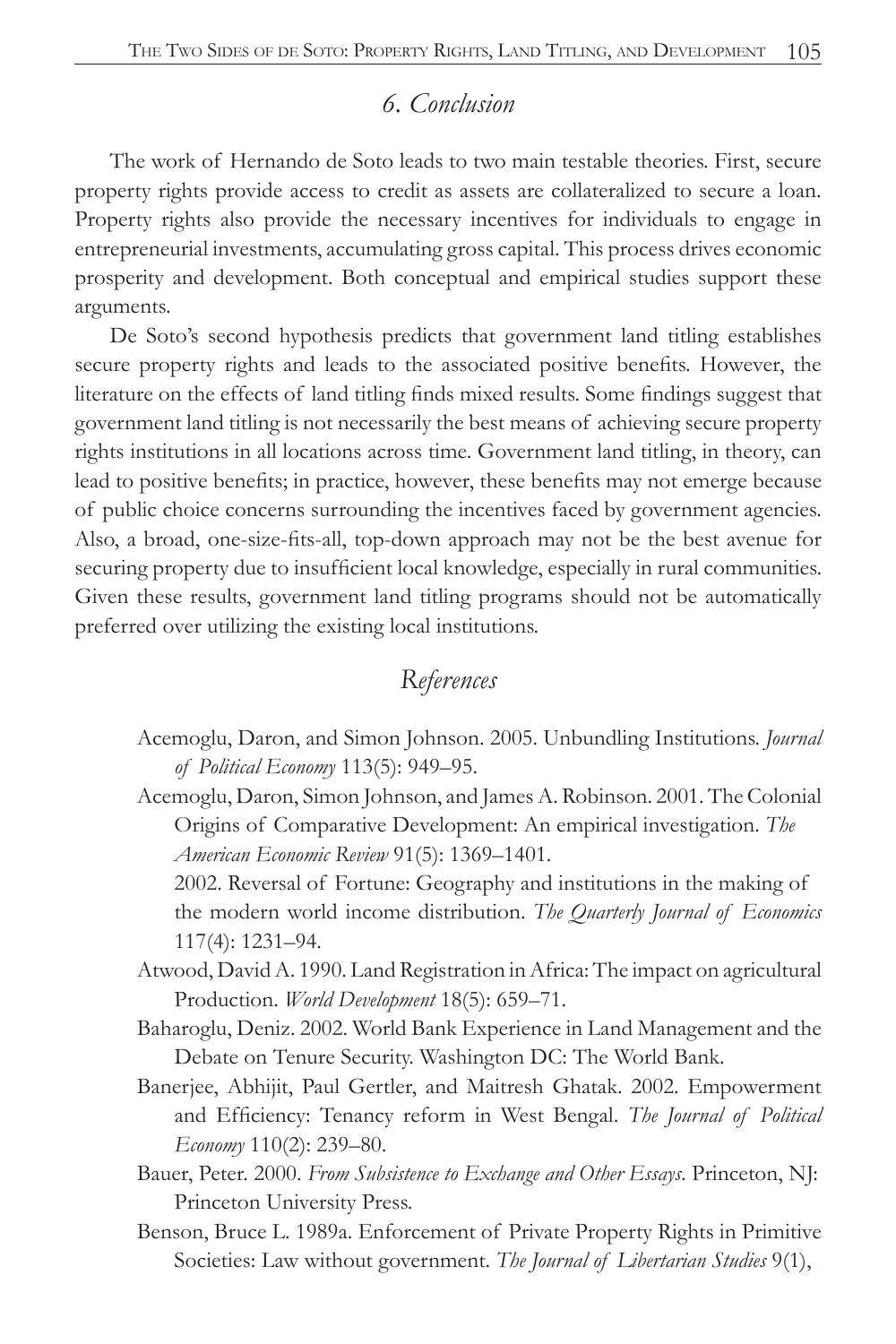1–26.

- . 1989b. The Spontaneous Evolution of Commercial Law. *Southern Economic Journal* 55(3): 644–61.
- Besley, Timothy. 1995. Property Rights and Investment Incentives: Theory and evidence from Ghana. *The Journal of Political Economy* 103(5): 903–37.
- Binswanger, Hans P., Klaus Deininger, and Gershon Feder. 1995. Power, Distortions, Revolt, and Reform in Agricultural Land Relations. In Jere Behrman and T. N. Srinivasan, eds. *Handbook of Development Economic*s Volume IIIB. Amsterdam: Elsevier.
- Boettke, Peter J. 1994. The Political Infrastructure of Economic Development. *Human Systems Management* 13: 89–100.
- Boettke, Peter J. and Christopher Coyne. 2003. Entrepreneurship and Development: Cause or consequence? *Advances in Austrian Economics* 6: 67–88.
- Brasselle, Anne-Sophie, Frederic Gaspart, and Jean-Philippe Platteau. 2001. Land Tenure Security and Investment Incentives: Puzzling evidence from Burkina Faso. *Journal of Development Economics* 67: 373–418.
- Demsetz, Harold. 1967. Toward a Theory of Property Rights. *The American Economic Review* 57(2): 347–59.
- De Soto, Hernando. 1989. *The Other Path*. New York, NY: Basic Books. . 2000. *The Mystery of Capital: Why Capitalism Triumphs in the West and Fails Everywhere Else*. New York, NY: Basic Books.
- Do, Quy Toan and Lakshmi Iyer. 2003. Land Rights and Economic Development: Evidence from Vietnam. World Bank Policy Research Working Paper No. 3120.
- Feder, Gershon, Tongroj Onchan, Yongyuth Chalamwong, and Chira Hongladarom. 1988. *Land Policies and Farm Productivity in Thailand*. Baltimore: Johns Hopkins University Press, for the World Bank.
- Field, Erica. 2003. Entitled to Work: Urban tenure security and labor supply in Peru. *Quarterly Journal of Economics* 4(122): 1561–1602.
- Field, Erica. 2005. Property Rights and Investment in Urban Slums. *Journal of the European Economic Association* 3(2–3): 279–90.
- Field, Erica and Maximo Torero. 2006. Do Property Titles Increase Credit Access Among the Urban Poor? Evidence from a nationwide titling program. Working Paper.
- Firmin-Sellers, Kathryn and Patrick Sellers. 1999. Expected Failures and Unexpected Successes of Land Titling in Africa. *World Development* 27(7): 1115–28.
- Galiani, Sebastian and Ernesto Schargrodsky. 2006. Property Rights for the Poor: Effects of Land Titling. Working Paper.
- Hall, Robert E. and Charles I. Jones. 1999. Why do Some Countries Produce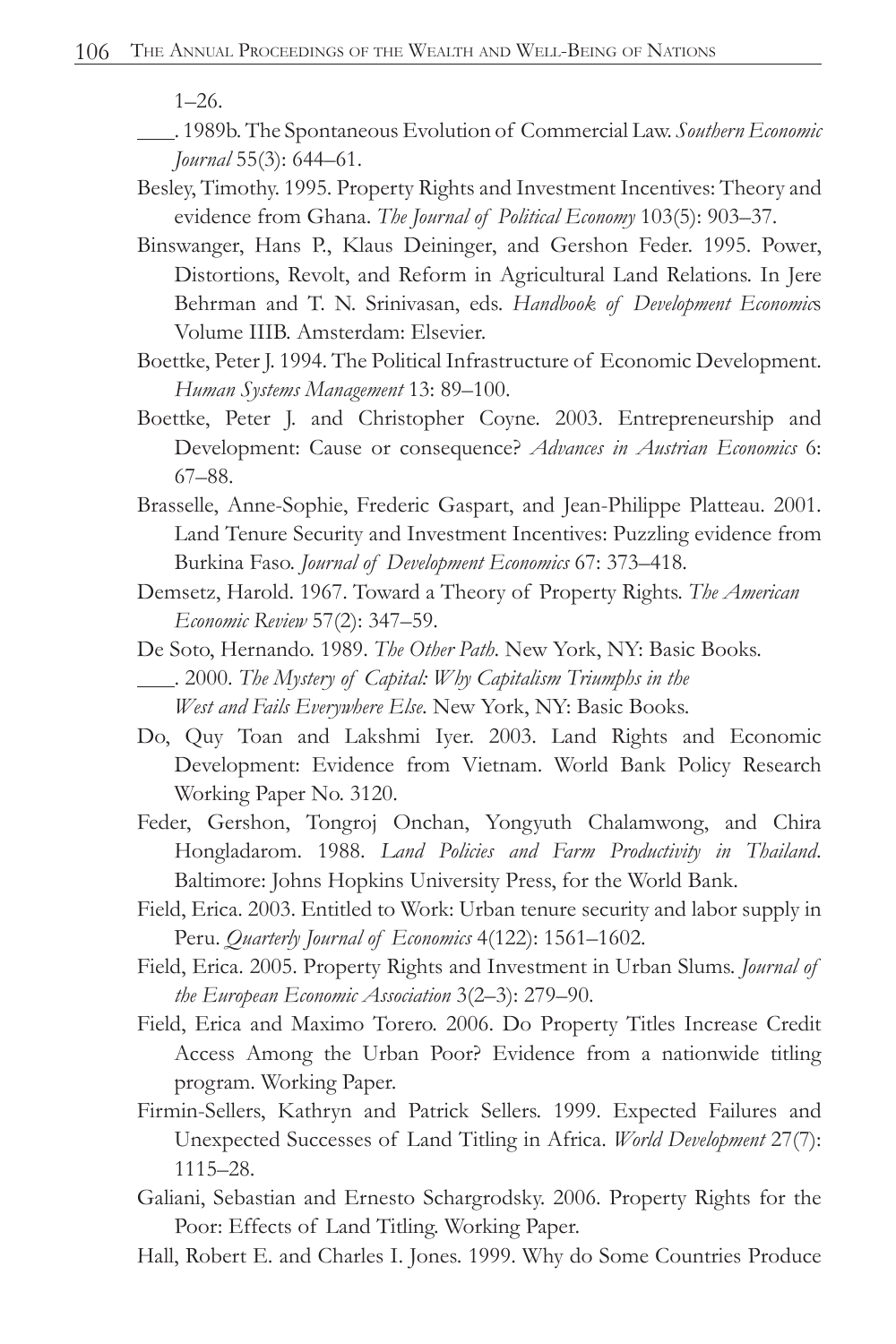So Much More Output Per Worker Than Others? *Quarterly Journal of Economics* 114: 83–116.

- Hayek, F. A. 1945. The Use of Knowledge in Society. *American Economic Review* 35(4): 519–30.
- Hayek, Friedrich A. 1960. *The Constitution of Liberty*. Chicago: The University of Chicago Press.
- Johnson, Simon, John McMillan, and Christopher Woodruff. 2002. Property Rights and Finance. *The American Economic Review* 92(5): 1335–56.
- Kerekes, Carrie B. and Claudia R. Williamson. 2008. Unveiling de Soto's Mystery: Property rights, capital, and development. *Journal of Institutional Economics* 4(3): 371–87.
- . 2010 (forthcoming). Propertyless in Peru, Even With a Government Land Title. *American Journal of Economics and Sociology*.
- Kimuyu, Peter K. 1994. Credit and Financial Markets. In Thomas C. Pinckney, ed. *Policy and Rural Development: Two Communities in East Africa,* Williamstown, Mass: Williams College Center for Development Economics.
- Knack, Stephen and Philip Keefer. 1995. Institutions and Economic Performance: Cross country tests using alternative institutional measures. *Economics and Politics* 7(3): 207–28.
- . 1997. Does Social Capital Have an Economic Payoff? *The Quarterly Journal of Economics* 112(4): 1251–88.
- Leblang, David A. 1996. Property Rights, Democracy, and Economic Growth. *Political Research Quarterly* 49(1): 5–26.
- Mauro, Paolo. 1995. Corruption and Growth. *The Quarterly Journal of Economics* 110(3): 681–712.
- Mises, Ludwig von. 1920, [1935]. Economic Calculation in the Socialist Commonwealth. In F. A. Hayek, ed. *Collectivist Economic Planning*. London: Routledge & Kegan Paul,
- Montesquieu, Charles de Secondat. (1989, [1748]). *The Spirit of the Laws*. New York, NY: Cambridge University Press.
- Murphy, Kevin, Andrei Shleifer, and Robert Vishny. 1991. The Allocation of Talent: Implications for Growth. *Quarterly Journal of Economics* 106(2): 503–30.
- North, Douglass C. 1981. *Structure and Change in Economic History*. New York, NY: Norton.
- . 1990. *Institutions, Institutional Change, and Economic* 
	- *Performance*. New York, NY: Cambridge University Press.
- . 2005. *Understanding the Process of Economic Change*. Princeton, NJ: Princeton University Press.
- North, Douglass C. and Robert Thomas. 1973. *The Rise of the Western World: A*